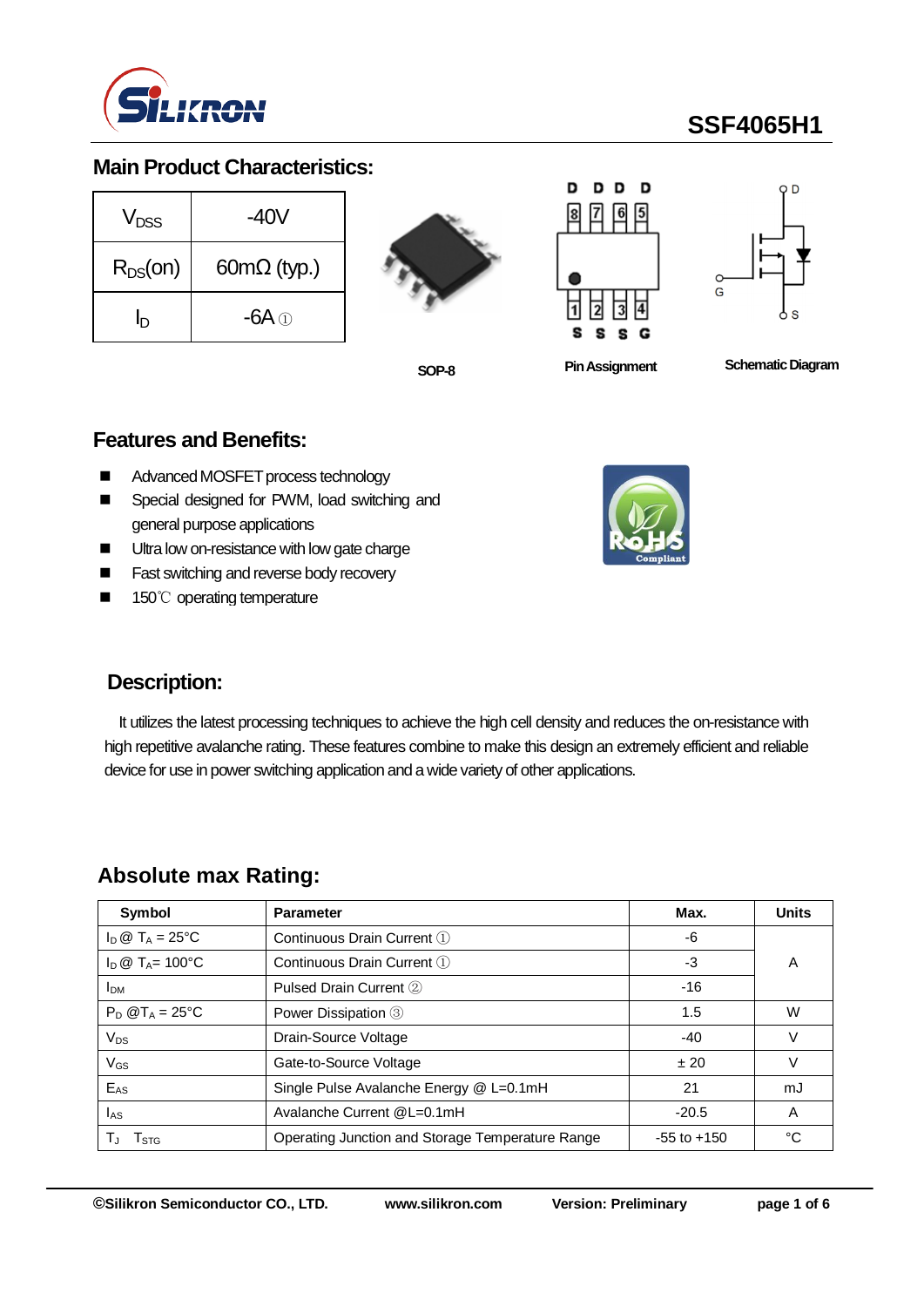

## **Thermal Resistance**

| Symbol             | <b>Characterizes</b>                    | Typ. | Max. | <b>Units</b>     |
|--------------------|-----------------------------------------|------|------|------------------|
| $R_{\theta$ J $C}$ | Junction-to-case 3                      |      | 50   | $\mathcal{C}$ MV |
| $R_{\theta$ JA     | Junction-to-ambient ( $t \le 10$ s) (4) |      | 85   | $\mathcal{C}$ MV |

## **Electrical Characterizes** @T<sub>A</sub>=25℃ unless otherwise specified

| Symbol                  | <b>Parameter</b>                     | Min.  | Typ.   | Max.   | <b>Units</b> | <b>Conditions</b>                      |
|-------------------------|--------------------------------------|-------|--------|--------|--------------|----------------------------------------|
| $V_{(BR)DSS}$           | Drain-to-Source breakdown voltage    | $-40$ |        |        | $\vee$       | $V_{GS} = 0V$ , $I_D = -250\mu A$      |
| $R_{DS(on)}$            | Static Drain-to-Source on-resistance |       | 60     | 65     | $m\Omega$    | $V_{GS} = -4.5V, I_D = -3A$            |
|                         |                                      |       | 85     | 100    | $m\Omega$    | $V_{GS}$ = -2.5V, $I_D$ = -2A          |
| $V_{GS(th)}$            | Gate threshold voltage               | -1    | $-1.5$ | $-2.5$ | V            | $V_{DS} = V_{GS}$ , $I_D = -250 \mu A$ |
| <b>I</b> <sub>DSS</sub> | Drain-to-Source leakage current      |       |        | 1      | μA           | $V_{DS} = -24V$ , $V_{GS} = 0V$        |
|                         |                                      |       |        | 100    | nA           | $V_{GS} = 20V$                         |
| <b>I</b> GSS            | Gate-to-Source forward leakage       |       |        | $-100$ |              | $V_{GS} = -20V$                        |
| $Q_g$                   | Total gate charge                    |       | 6.2    |        |              | $I_D = -3A$ ,                          |
| $Q_{gs}$                | Gate-to-Source charge                |       | 1.9    |        | nC           | $V_{DS} = -32V$ ,                      |
| $Q_{gd}$                | Gate-to-Drain("Miller") charge       |       | 2.2    |        |              | $V_{GS} = -4.5V$                       |
| $t_{d(on)}$             | Turn-on delay time                   |       | 4      |        |              |                                        |
| $t_{r}$                 | Rise time                            |       | 21     |        |              | $V_{GS}$ = -4.5V, $V_{DS}$ = -20V,     |
| $t_{d(off)}$            | Turn-Off delay time                  |       | 26     |        | ns           | $RGEN=3.3\Omega, I_D = -3A$            |
| $t_{\rm f}$             | Fall time                            |       | 20     |        |              |                                        |
| $C_{iss}$               | Input capacitance                    |       | 615    |        |              | $V_{GS} = 0V$                          |
| $C_{\rm oss}$           | Output capacitance                   |       | 65     |        | pF           | $V_{DS} = -15V$                        |
| C <sub>rss</sub>        | Reverse transfer capacitance         |       | 51     |        |              | $f = 1$ MHz                            |

## **Source-Drain Ratings and Characteristics**

| <b>Symbol</b>          | <b>Parameter</b>                 | Min. | Typ. | Max.    | <b>Units</b> | <b>Conditions</b>               |
|------------------------|----------------------------------|------|------|---------|--------------|---------------------------------|
| Is                     | <b>Continuous Source Current</b> |      |      | $-3.2$  | A            | MOSFET symbol<br>Q <sub>D</sub> |
|                        | (Body Diode) 1                   |      |      |         |              | showing<br>the                  |
| <b>I</b> <sub>SM</sub> | <b>Pulsed Source Current</b>     |      |      | $-16.1$ | A            | integral reverse                |
|                        | (Body Diode) 1                   |      |      |         |              | p-n junction diode.             |
| $V_{SD}$               | Diode Forward Voltage            |      |      | -1      |              | $IS=-1A$ , $VGS=0V$             |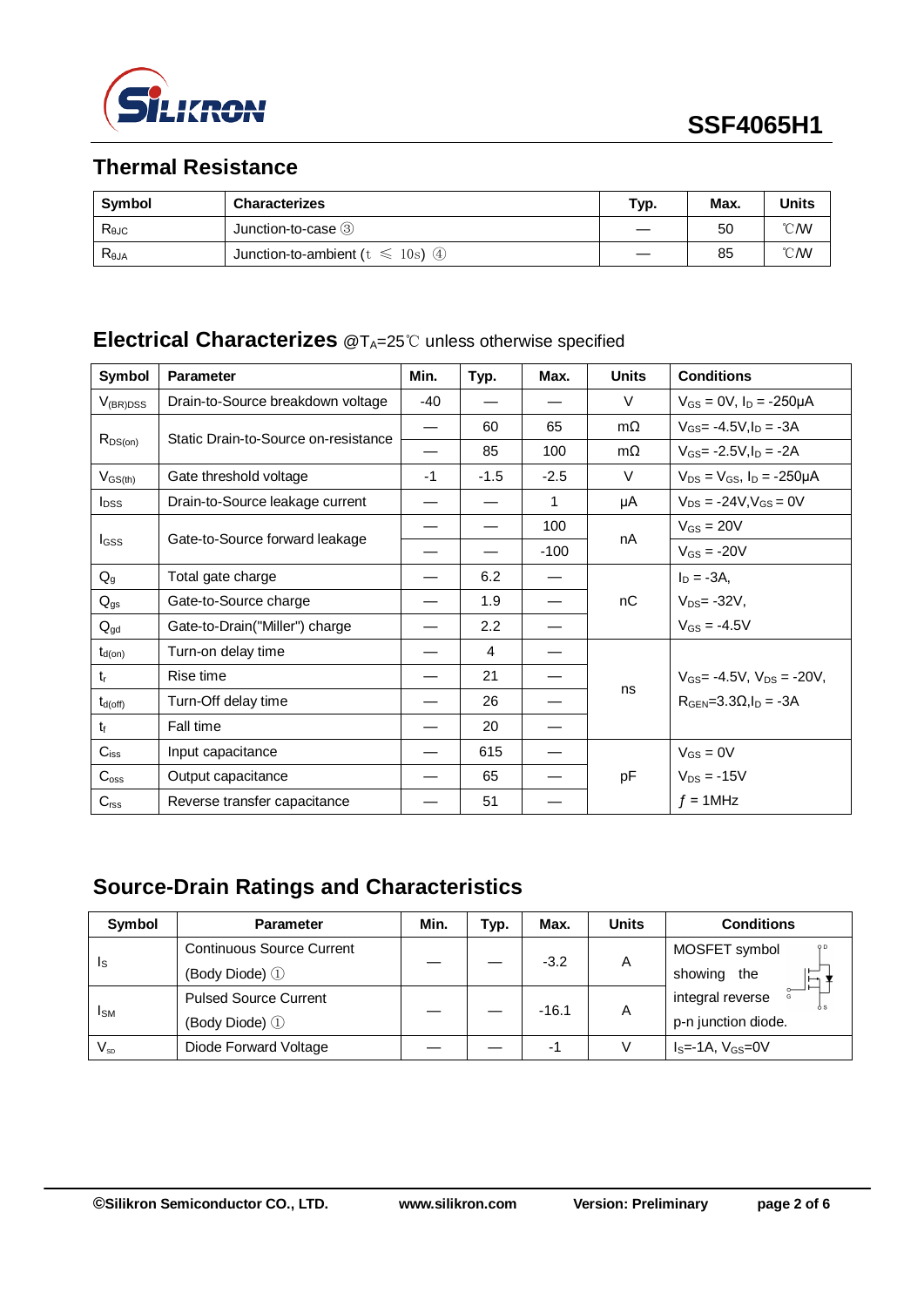

## **Test circuits and Waveforms**

#### **EAS Test Circuit:** Gate charge test circuit:



Vds **DUT** 

**Switching Time Test Circuit: Switching Waveforms:**





### **Notes:**

- ①Calculated continuous current based on maximum allowable junction temperature.
- ②Repetitive rating; pulse width limited by max. junction temperature.
- ③The power dissipation PD is based on max. junction temperature, using junction-to-case thermal resistance.
- $\circledA$ The value of R<sub>θJA</sub> is measured with the device mounted on 1 in 2 FR-4 board with 2oz. Copper, in a still air environment with TA =25°C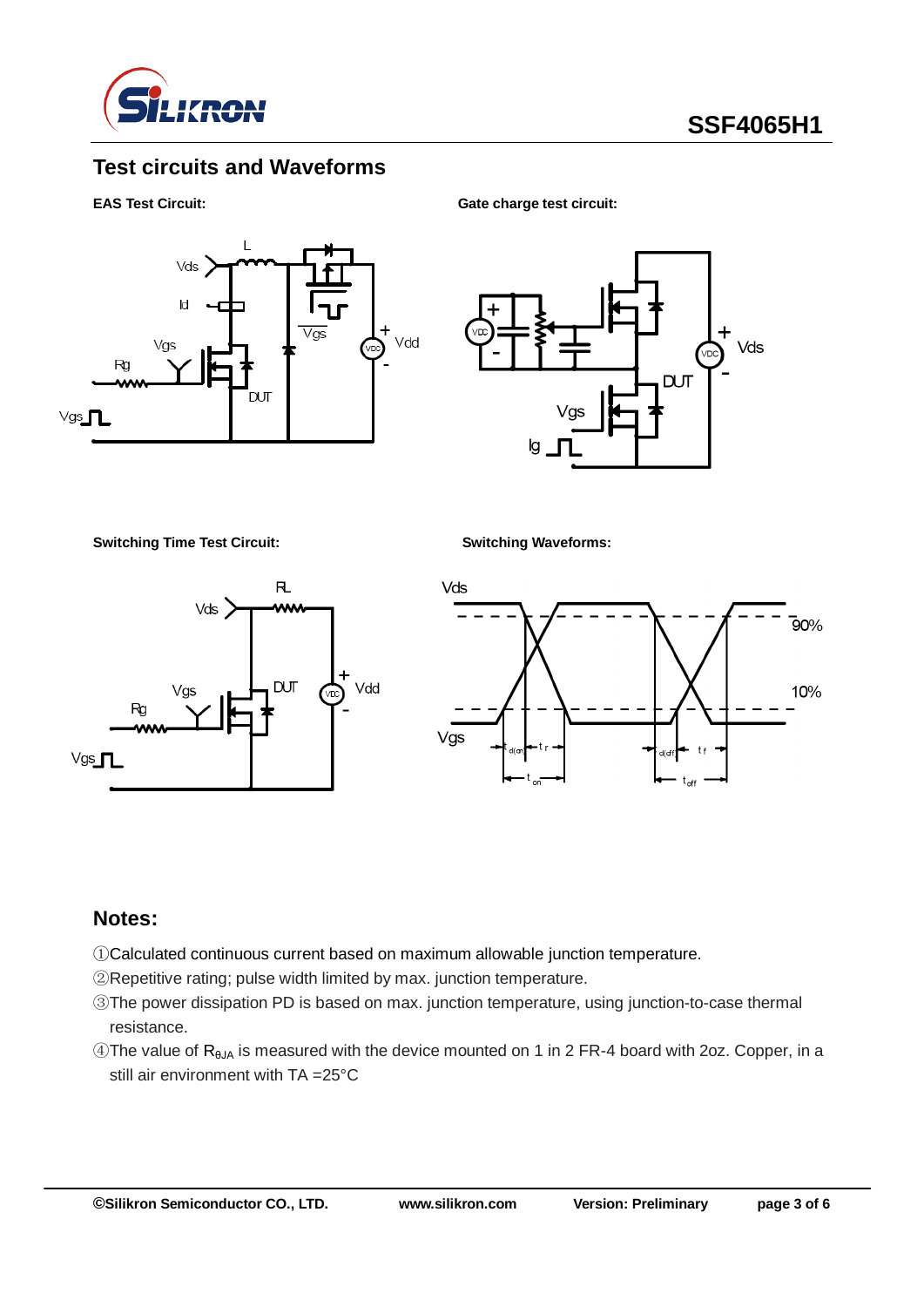

# **SSF4065H1**

# **Typical electrical and thermal characteristics**

250

210

 $I<sub>D</sub>=-4A$ 





**Figure 3: Forward Characteristics Of Reverse**



**Figure 5: Capacitance Characteristics**









**Figure 4: Gate Charge Characteristics**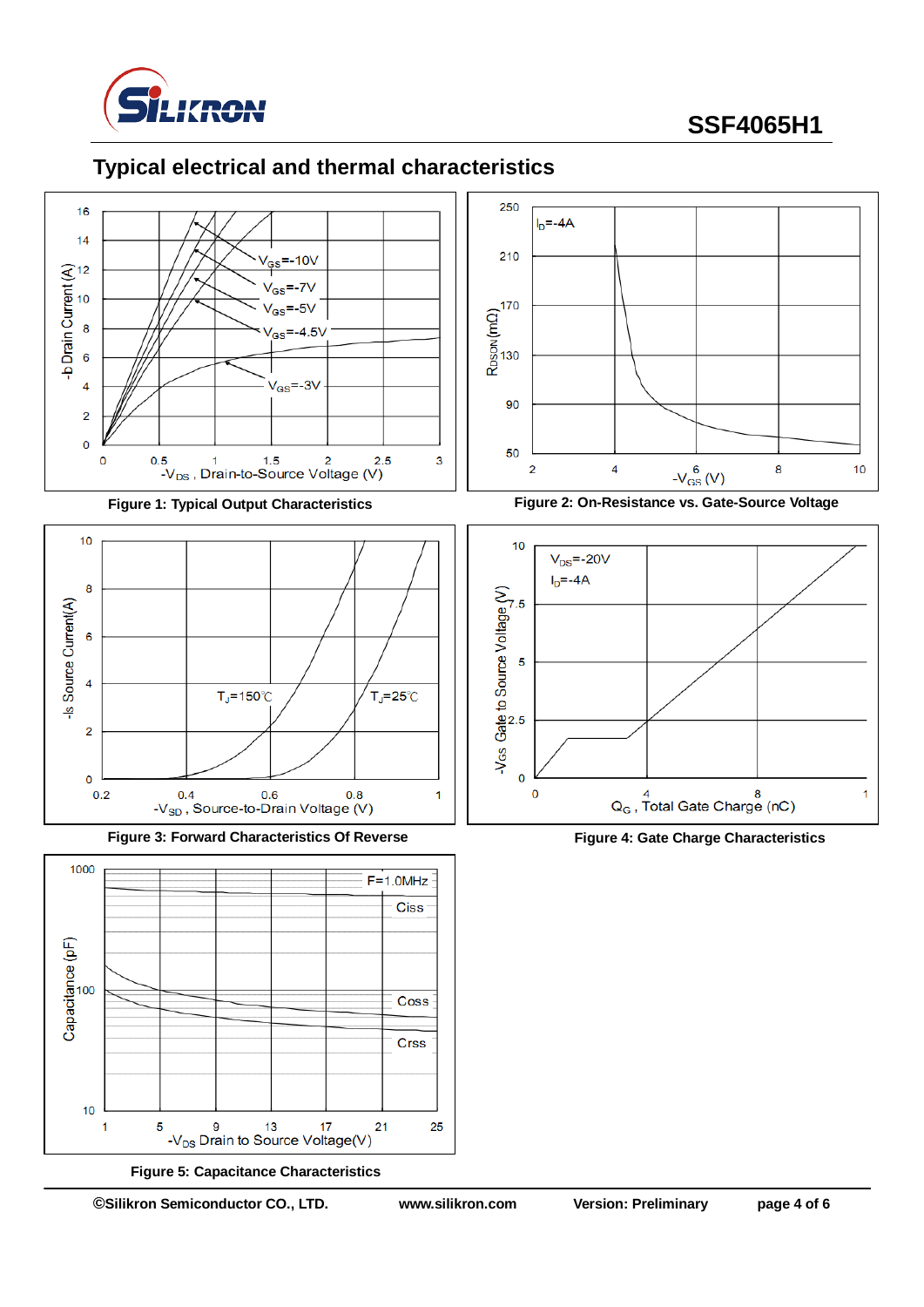

# **SSF4065H1**

## **Mechanical Data**:







|                | Dimensions In Millimeters |             | Dimensions In Inches |             |  |
|----------------|---------------------------|-------------|----------------------|-------------|--|
| Symbol         | Min                       | Max         | Min                  | Max         |  |
|                | 1.350                     | 1.750       | 0.053                | 0.069       |  |
| A1             | 0.100                     | 0.250       | 0.004                | 0.010       |  |
| A2             | 1.350                     | 1.550       | 0.053                | 0.061       |  |
| b              | 0.330                     | 0.510       | 0.013                | 0.020       |  |
| с              | 0.170                     | 0.250       | 0.006                | 0.010       |  |
|                | 4.700                     | 5.100       | 0.185                | 0.200       |  |
| E              | 3.800                     | 4.000       | 0.150                | 0.157       |  |
| E <sub>1</sub> | 5.800                     | 6.200       | 0.228                | 0.244       |  |
| e              | 1.270 (BSC)               |             | 0.050(BSC)           |             |  |
|                | 0.400                     | 1.270       | 0.016                | 0.050       |  |
|                | $0^{\circ}$               | $8^{\circ}$ | $0^{\circ}$          | $8^{\circ}$ |  |